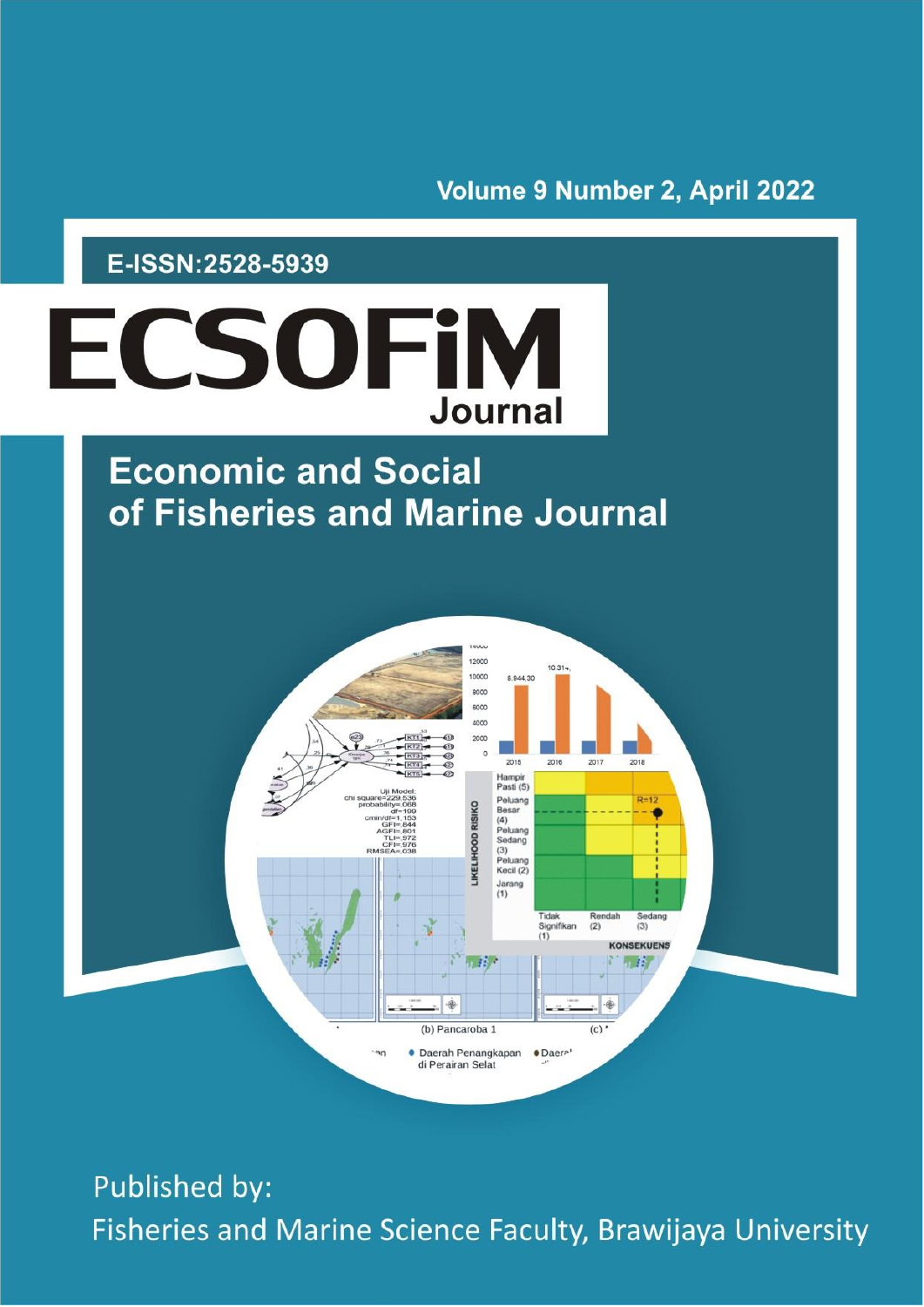## **Editorial Team**

## **Editor in Chief**

1. [Prof. Dr. Ir. Nuddin Harahab,](javascript:openRTWindow() Department of Social Economics of Fisheries and Marine, Faculty of Fisheries and Marine Science, Brawijaya University, Indonesia

## **Editorial Board**

- 1. [Dr. Achmad Zamroni,](javascript:openRTWindow() Balai Besar Riset Sosial Ekonomi Kelautan dan Perikanan, Badan Riset dan SDM Kelautan dan Perikanan, Ministry of Marine Affairs and Fisheries., Indonesia
- 2. [Dr. Endang Bidayani, S.Pi., MP,](javascript:openRTWindow() Biology, Fisheries and Agriculture Faculty, Bangka Belitung University, Indonesia
- 3. [Prof. Dr. Ir. Harsuko Riniwati, MP,](javascript:openRTWindow() Board of Supervisors IMFISERN (Indonesian Marine and Fisheries Socio-Economics Research Network), Indonesia
- 4. [Dr. Zainal Abidin,](javascript:openRTWindow() Department of Social Economics of Fisheries and Marine, Faculty of Fisheries and Marine Science, Brawijaya University, Indonesia
- 5. [Mochammad Fattah, M.Si,](javascript:openRTWindow() Department of Social Economics of Fisheries and Marine, Faculty of Fisheries and Marine Science, Brawijaya University, Indonesia
- 6. [Lina Asmara Wati, M.BA.,](javascript:openRTWindow() Department of International Trade, Kangwon National University, Korea
- 7. [Nor Fazliyana Mohtar, Ph.D,](javascript:openRTWindow() Faculty of Fisheries and Food Science, Universiti Malaysia Terengganu, Malaysia

### **Assistant editors**

1. [Hutami Putri Puspitasari, MP,](javascript:openRTWindow() Research Group "Pepes Ikan Tangguh", Faculty of Fisheries and Marine Science, Universitas Brawijaya, Indonesia, Indonesia

### **Technical Support**

1. [Rizki Trisnadi,](javascript:openRTWindow() Information and Communication Technology Unit, Brawijaya University, Indonesia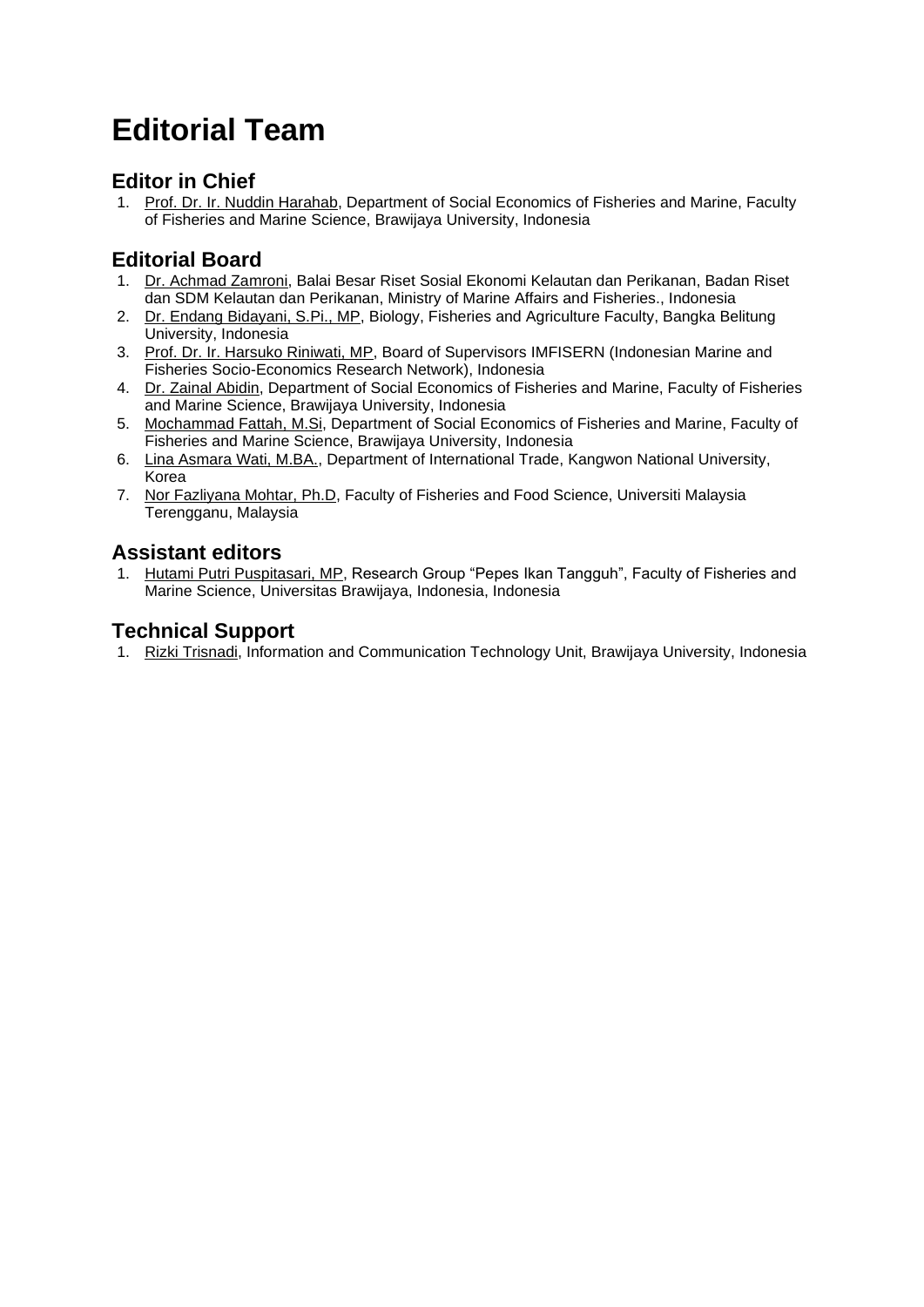## **DAFTAR ISI**

#### **[Spatial Based Economic Valuation of Coastal Area in Bontang](https://ecsofim.ub.ac.id/index.php/ecsofim/article/view/1977)**

*Erwan Sulistianto, Eva Anggraini, Agus Sadeli, Achmad Fahrudin, Tridoyo Kusumastanto* ECSOFIM, *Vol 9, No 2 (2022)***, pp. 150-164**  DOI: <http://dx.doi.org/10.21776/ub.ecsofim.2022.009.02.01>

#### **[The Impact of Tourism on Coastal Communities on Small Islands: Case on Pari Island, Seribu](https://ecsofim.ub.ac.id/index.php/ecsofim/article/view/1995)  [Islands Regency](https://ecsofim.ub.ac.id/index.php/ecsofim/article/view/1995)**

*Triyono Triyono, Vera Bararah Barid, Nurul D. M. Sjafrie, Budhi Gunawan, Yudi Nurul Ihsan, Herry Yogaswara* ECSOFIM, *Vol 9, No 2 (2022)***, pp. 165-179**  DOI: <http://dx.doi.org/10.21776/ub.ecsofim.2022.009.02.02>

#### **[Ecotourism Development Strategy in Maritime Conservation Area Warship HMAS Perth, Serang](https://ecsofim.ub.ac.id/index.php/ecsofim/article/view/1973)  [Regency, Banten Province](https://ecsofim.ub.ac.id/index.php/ecsofim/article/view/1973)**

*Muhammad Teddy Indriauan, Luchman Hakim, Andi Kurniawan* ECSOFIM, *Vol 9, No 2 (2022)***, pp. 180-194**  DOI: <http://dx.doi.org/10.21776/ub.ecsofim.2022.009.02.03>

#### **[The Economic of Mini Purse Seine Fisheries by Season and Fishing Ground in Kei Island](https://ecsofim.ub.ac.id/index.php/ecsofim/article/view/1982)**

*Simon Marsholl Picaulima, Eko Sri Wiyono, Meyske Angel Rahantoknam, Julianus Notanubun* ECSOFIM, *Vol 9, No 2 (2022)***, pp. 195-208**  DOI: <http://dx.doi.org/10.21776/ub.ecsofim.2022.009.02.04>

#### **[Performance of Bajomulyo-Pati Coastal Fisheries Port \(CFP\) on the Regional Economy](https://ecsofim.ub.ac.id/index.php/ecsofim/article/view/1980)**

*Agus Suherman, Abdul Kohar Mudzakir* ECSOFIM, *Vol 9, No 2 (2022)***, pp. 209-223**  DOI: <http://dx.doi.org/10.21776/ub.ecsofim.2022.009.02.05>

#### **[Analysis of Production Risks and Factors Affecting the Risk of Ornamental Fish Farming Business](https://ecsofim.ub.ac.id/index.php/ecsofim/article/view/1994)  [in Plosoklaten District, Kediri Regency](https://ecsofim.ub.ac.id/index.php/ecsofim/article/view/1994)**

*Supriyadi Supriyadi, Mariyana Sari, Kartika Intan Abdillah, Chusnia Asshovani* ECSOFIM, *Vol 9, No 2 (2022)***, pp. 224-237**  DOI: <http://dx.doi.org/10.21776/ub.ecsofim.2022.009.02.06>

#### **[Factors That Influence the Performance of Class II Fish Auction in Pati Regency](https://ecsofim.ub.ac.id/index.php/ecsofim/article/view/1979)**

*Herna Octivia Damayanti, Suradi Wijaya Saputra, Dian Wijayanto, Abdul Kohar Mudzakir* ECSOFIM, *Vol 9, No 2 (2022)***, pp. 238-251**  DOI: <http://dx.doi.org/10.21776/ub.ecsofim.2022.009.02.07>

#### **[The Impact of the Existence of the Seaweed Industry on the Socio-Economic Conditions of the](https://ecsofim.ub.ac.id/index.php/ecsofim/article/view/352)  [Community in Suppa District, Pinrang Regency](https://ecsofim.ub.ac.id/index.php/ecsofim/article/view/352)**

*Hamzah Tahang, Abdul Wahid, Irjayandi Irjayandi* ECSOFIM, *Vol 9, No 2 (2022)***, pp. 252-262**  DOI: <http://dx.doi.org/10.21776/ub.ecsofim.2022.009.02.08>